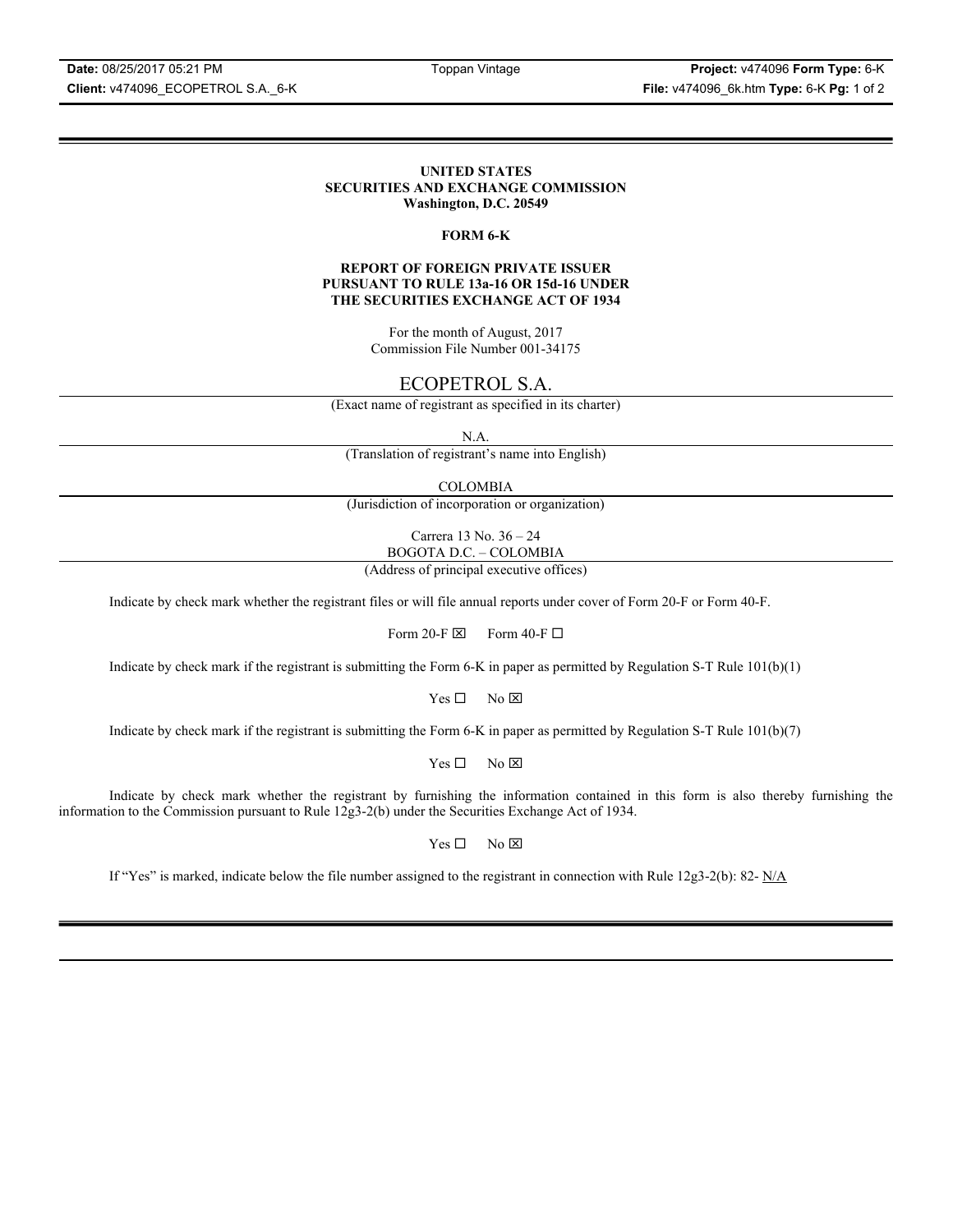#### **SIGNATURES**

Pursuant to the requirements of the Securities Exchange Act of 1934, the registrant has duly caused this report to be signed on its behalf by the undersigned, thereunto duly authorized.

Ecopetrol S.A.

By: /s/ María Fernanda Suárez Name: María Fernanda Suárez Title: Chief Financial Officer

Date: August 25, 2017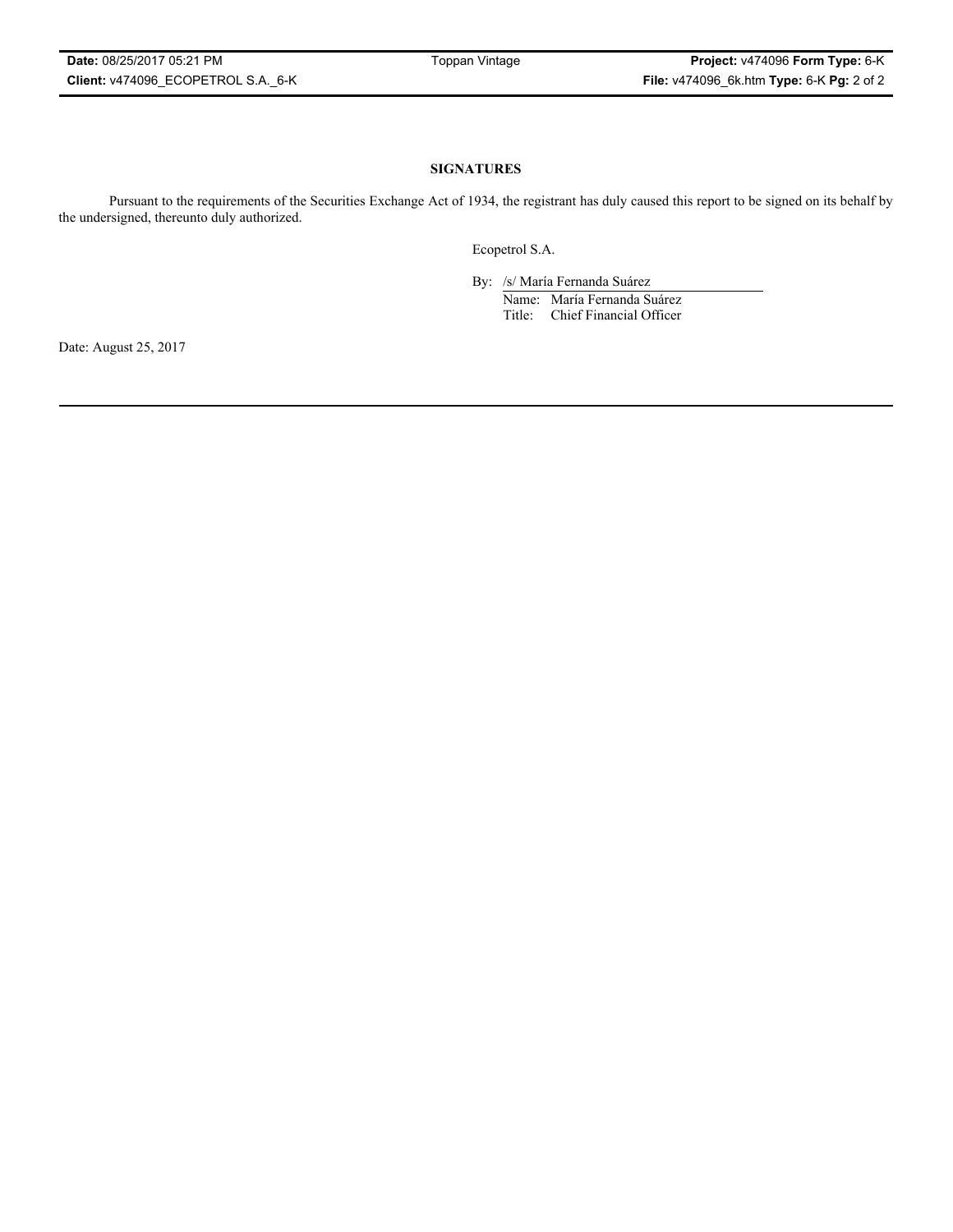**Exhibit 99.1**

# **Ecopetrol Publishes Notice regarding the Second Addendum to the Regulation of the Program for the Transfer of Ecopetrol's Shareholder Control of Empresa de Energía de Bogotá S.A. E.S.P (EEB)**

Ecopetrol S.A. (BVC: ECOPETROL; NYSE: EC) reports that on August 26, 2017 it will publish in a widely circulated national daily newspaper the Notice of the Second Addendum to the Regulation of the Program for the Transfer and Award of Shares of Empresa de Energía de Bogotá S.A. E.S.P. that Ecopetrol holds.

The documentation for the offer may be viewed on the Ecopetrol website (www.ecopetrol.com.co) at the following link:

http://www.ecopetrol.com.co/wps/portal/es/ecopetrol-web/relacion-inversionistas/para-el-accionista/Enajenacion-Adjudicacion-acciones-EEBsegundaetapa.

*This announcement is not an offer of securities for sale in the United States. Securities may not be offered or sold in the United States absent registration under the U.S. Securities Act of 1933, or an exemption from registration. No public offering of securities has been or will be made in the United States and, accordingly, the securities will not be registered under the U.S. Securities Act of 1933. This announcement is being issued pursuant to Rule 135e of the U.S. Securities Act of 1933*.

**Bogotá D.C., August 25, 2017**

-----------------------------------------

*This release contains statements that may be considered forward looking statements within the meaning of Section 27A of the U.S. Securities Act of 1933 and Section 21E of the U.S. Securities Exchange Act of 1934. All forward-looking statements, whether made in this release or in future filings or press releases or orally, address matters that involve risks and uncertainties, including in respect of the Company's prospects for growth and its ongoing access to capital to fund the Company's business plan, among others. Consequently, changes in the following factors, among others, could cause actual results to differ materially from those included in the forward-looking statements: market prices of oil & gas, our exploration and production activities, market conditions, applicable regulations, the exchange rate, the Company's competitiveness and the performance of Colombia's economy and industry, to mention a few. We do not intend, and do not assume any obligation to update these forward-looking statements.*